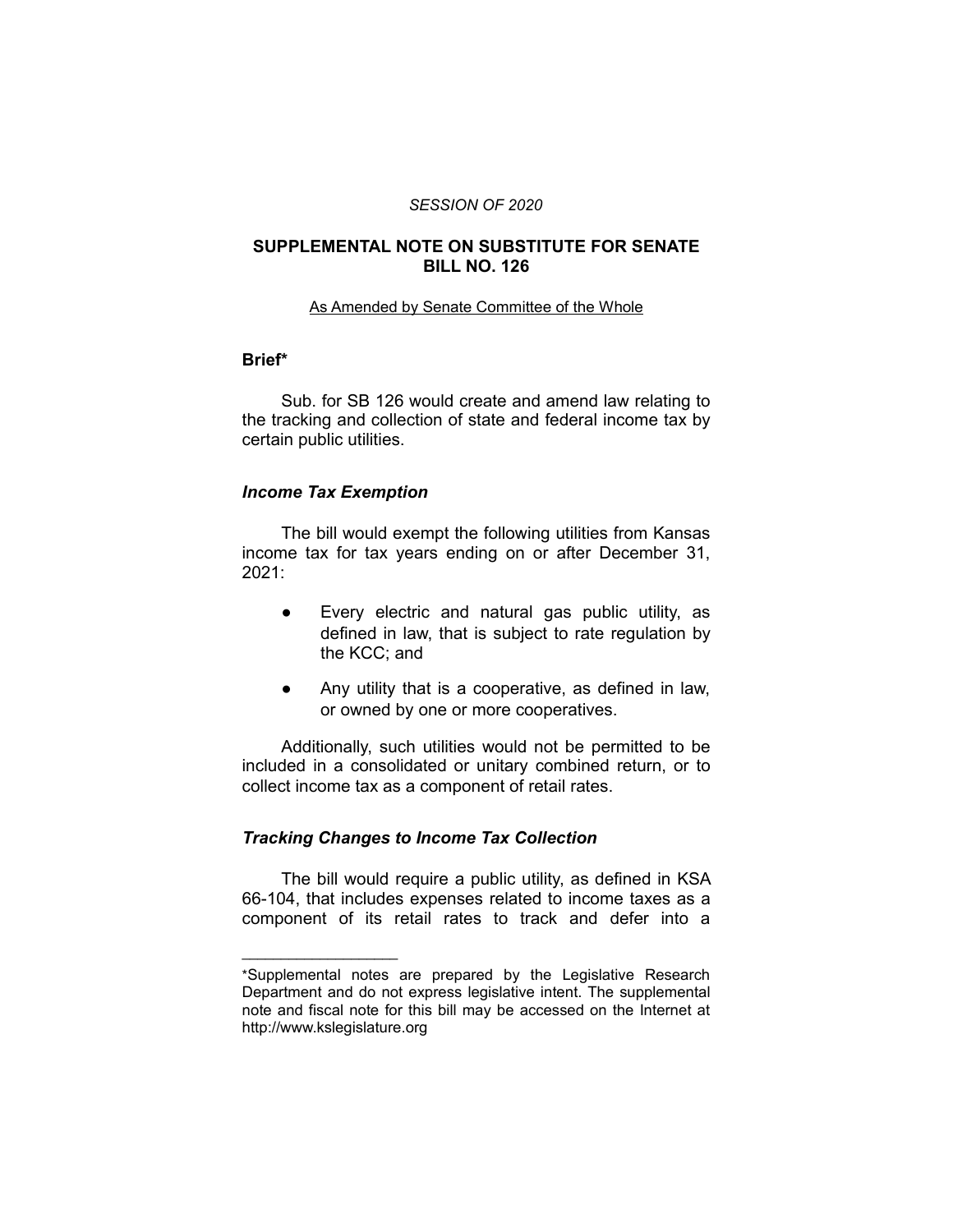regulatory asset or liability, as appropriate, an overcollection or undercollection of income tax expenses if the income tax rates assessed on a utility are adjusted as a result of any changes in state or federal law.

## *Application for New Rates*

The bill would require a utility to file an application for new retail rates reflecting adjusted income tax rates with the KCC within 60 days of enactment of such a change in state or federal law if the adjustment results in an overcollection or undercollection of income tax expenses that is equal to or exceeds 0.25 percent of a utility's KCC approved base revenue level from the utility's most recent rate proceeding. The utility would then be required to refund or collect the tracked amounts from their retail customers in a manner approved by the KCC.

### *KCC Order*

The KCC would be required to issue an order addressing an application for adjusted retail rates due to a change in income tax expenses within 120 days. Such an order would be required to:

- If requested by the utility, give due consideration to the common interests of the utility and its customers, including but not limited to:
	- The use of a two-year implementation of current period rate changes to maintain the credit quality of the utility by ensuring that any such change in rates would not cause the utility's credit metrics that are traditionally considered by credit rating agencies to deteriorate to a level that could impair the utility's current credit rating.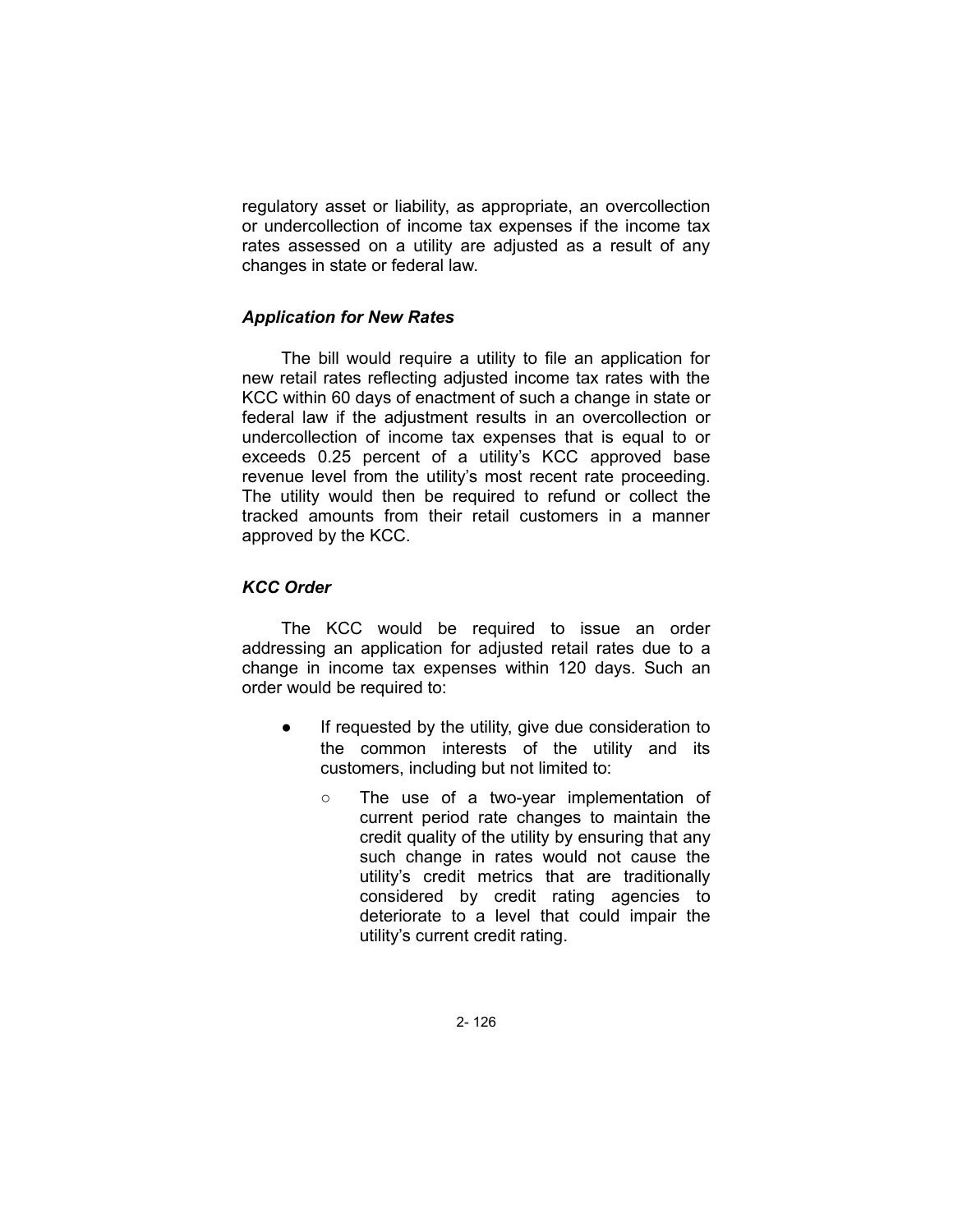If a retail rate change to address adjusted income tax expense is implemented over a period of time, the utility would be required to track and defer any overcollection or undercollection of income tax expenses as a regulatory liability or asset, as appropriate, that would accrue interest at the utility's weighted cost of capital, as determined by the KCC in the utility's most recent general rate proceeding, and refund or collect the balance in the next full general rate proceeding.

In the event a utility has a full general rate case pending or has notified the KCC of its intention to file such an application, at the time any adjusted income tax rates become effective, the bill would allow the KCC to issue an order finding that such adjusted income tax rates should not be reflected in retail rates until a utility's new retail rates become effective following its general rate proceeding. The bill would require the utility to demonstrate the public interest would be promoted by excluding adjusted income tax rates from its retail rates.

#### *Full Rate Proceeding Clarification*

The bill would make clear that a filing resulting from adjusted income tax rates could not require the utility to file a full general rate case, or require the utility to update any component of retail rates other than the income tax expense component. The bill would provide that rate updates resulting from changes in income tax expenses would not be considered a violation of any existing rate moratorium agreement.

### *Excess Accumulated Deferred Income Tax Balances*

The bill would require excess accumulated deferred income tax balances resulting from income taxes adjusted due to changes in state or federal law remain unamortized on the utility's books of account until new retail rates from its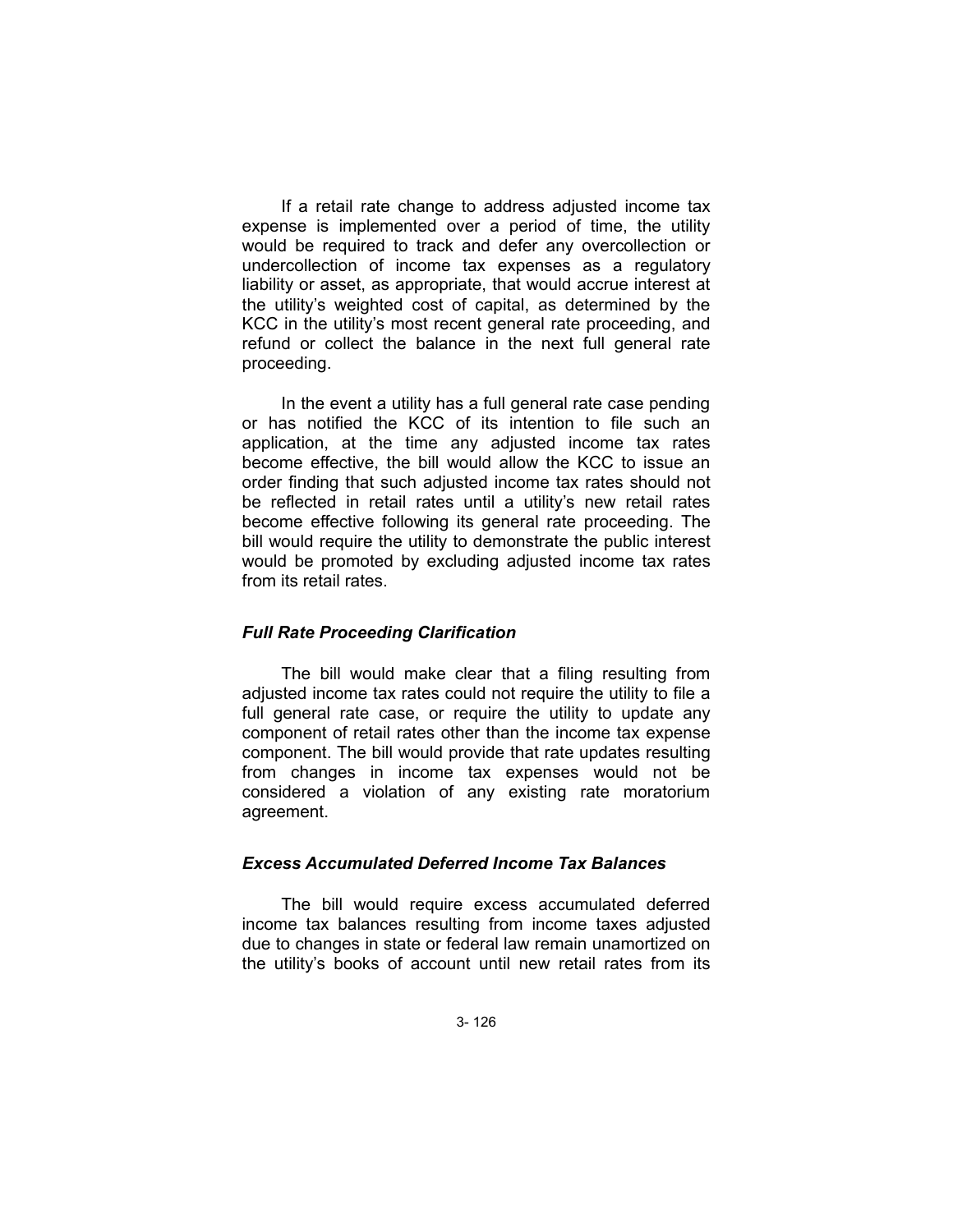next full general rate proceeding after the adjusted income tax rates take effect, at which time such balances would be required to be amortized and reflected in retail rates.

If requested by the utility, excess accumulated deferred income tax balances resulting from changes in state law effective January 2021 would be amortized into retail rates over a period of not less than 30 years by order of the KCC.

Excess accumulated deferred income tax balances resulting from any other changes in state or federal law would be amortized into retail rates by order of the KCC in a manner consistent with requirements of state and federal tax law and relevant regulations, and in a manner that will not impair the utility's credit rating.

#### *Municipal and Cooperative Utilities*

The bill would clarify that provisions related to adjustments for state or federal income tax expenses would not apply to municipal electric or natural gas utilities, or to a cooperative.

#### *Definitions*

The bill would define "overcollection or undercollection of income tax expense" as the portion of utility revenue representing the difference between the cost of service as approved by the KCC in the utility's most recent base rate proceeding and the cost of service that would have resulted had the provision for state or federal income taxes been based upon the adjusted corporate income tax rate. The bill would specify that "overcollection or undercollection of income tax expense" would not include the effects of accumulated deferred income taxes or excess accumulated deferred income taxes.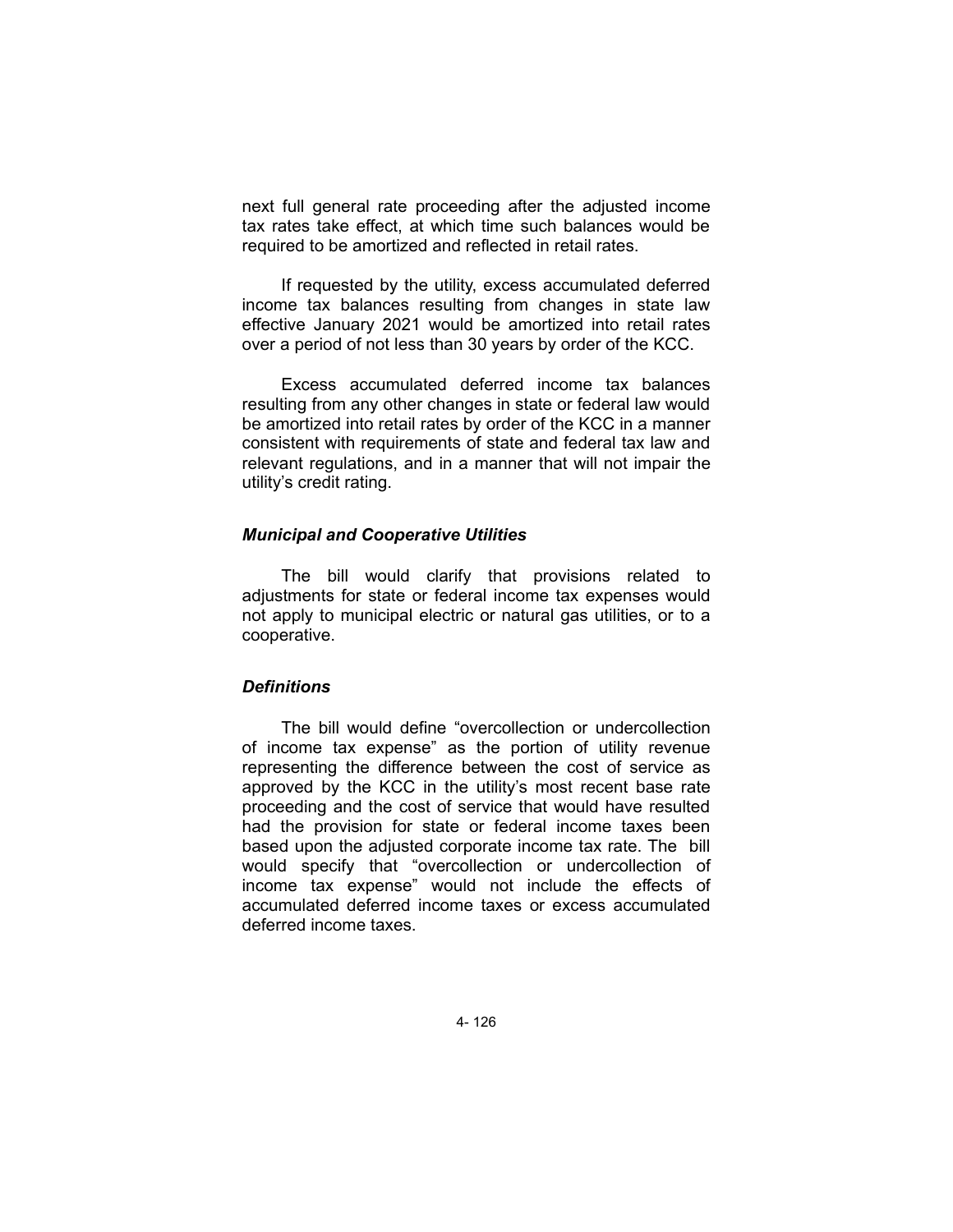## *Technical Changes*

The bill also would make technical changes.

### **Background**

The bill was introduced by the Senate Committee on Assessment and Taxation. The bill was referred to the Senate Committee on Utilities on February 8, 2019.

In the March 20, 2019, Senate Committee hearing, a representative of the Kansas Industrial Consumers Group (KICG) provided proponent testimony, stating reduction in utility income tax collection would directly reduce utility rates because tax expenses are passed on to consumers. Writtenonly proponent testimony was provided by representatives of Renew Kansas Association and the Kansas Grain and Feed Association.

Opponent testimony was provided by representatives of Black Hills Energy, Evergy, Kansas Gas Service, and Liberty Utilities. Opponents stated the bill could negatively impact certain deferred tax benefits that have accrued for utility customers, resulting in increased rates, multiple rate cases in a single year, and implementation of rate reductions at an unreasonable pace. Written-only opponent testimony was submitted by Atmos Energy Corporation.

Neutral testimony was provided by a representative of the KCC, outlining concerns with various provisions of the bill identified by KCC staff.

In the January 28, 2020, Senate Committee hearing, representatives of the Citizens' Utility Ratepayer Board (CURB), KICG, and the Wichita Regional Chamber of Commerce provided proponent testimony. The representatives stated generally the bill would offer an opportunity to lower electric rates for residential and industrial consumers. Written-only proponent testimony was provided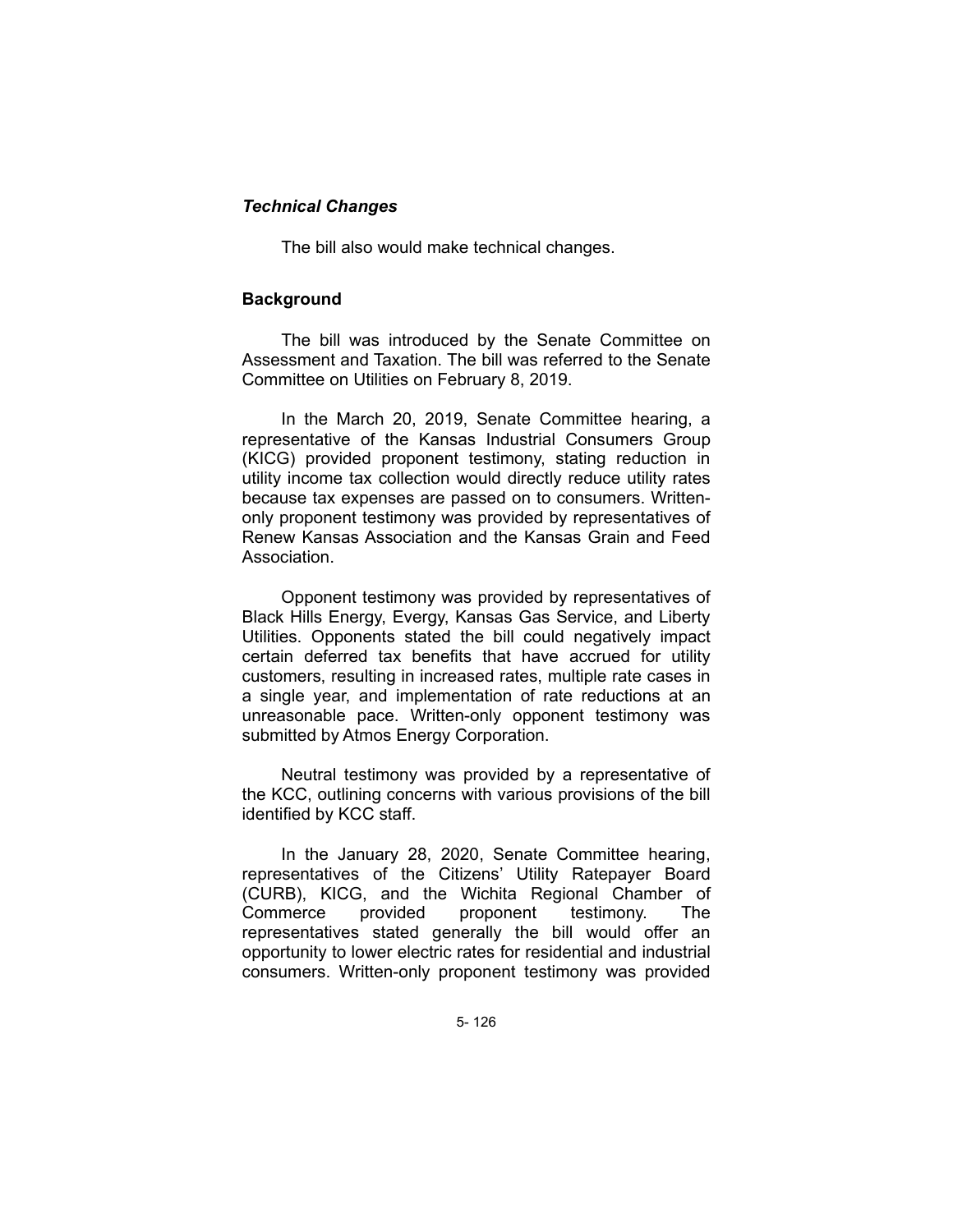by Americans for Prosperity Kansas and by a representative of Renew Kansas Association and the Kansas Grain and Feed Association.

Opponent testimony was provided by representatives of Black Hills Energy, Evergy, Kansas Gas Service, Liberty Utilities, and Sunflower Electric Power Corporation. Opponents generally stated they are not opposed to the concept of the bill, but are concerned it would not achieve the desired result of lowering electric rates and have a negative impact on utility credit ratings.

Neutral testimony was provided by a representative of the KCC. The representative's testimony was substantially similar to testimony provided at the March 20, 2019, Senate Committee hearing.

The Senate Committee adopted a substitute bill that included the following changes:

- Allow provisions of the bill to apply in situations where income tax in undercollected;
- Establish what circumstances must exist before a utility must file an application for new rates;
- Clarify that a utility would not need to file a full general rate case when overcollection or undercollection of income tax occurs;
- Clarify that an application for adjusted rates would not constitute a violation of any existing rate moratorium agreement if it only updates income tax expense components of a utility's base rates;
- Establish requirements for an order issued by the KCC in response to an application for adjusted rates resulting from a change in state and federal income tax law;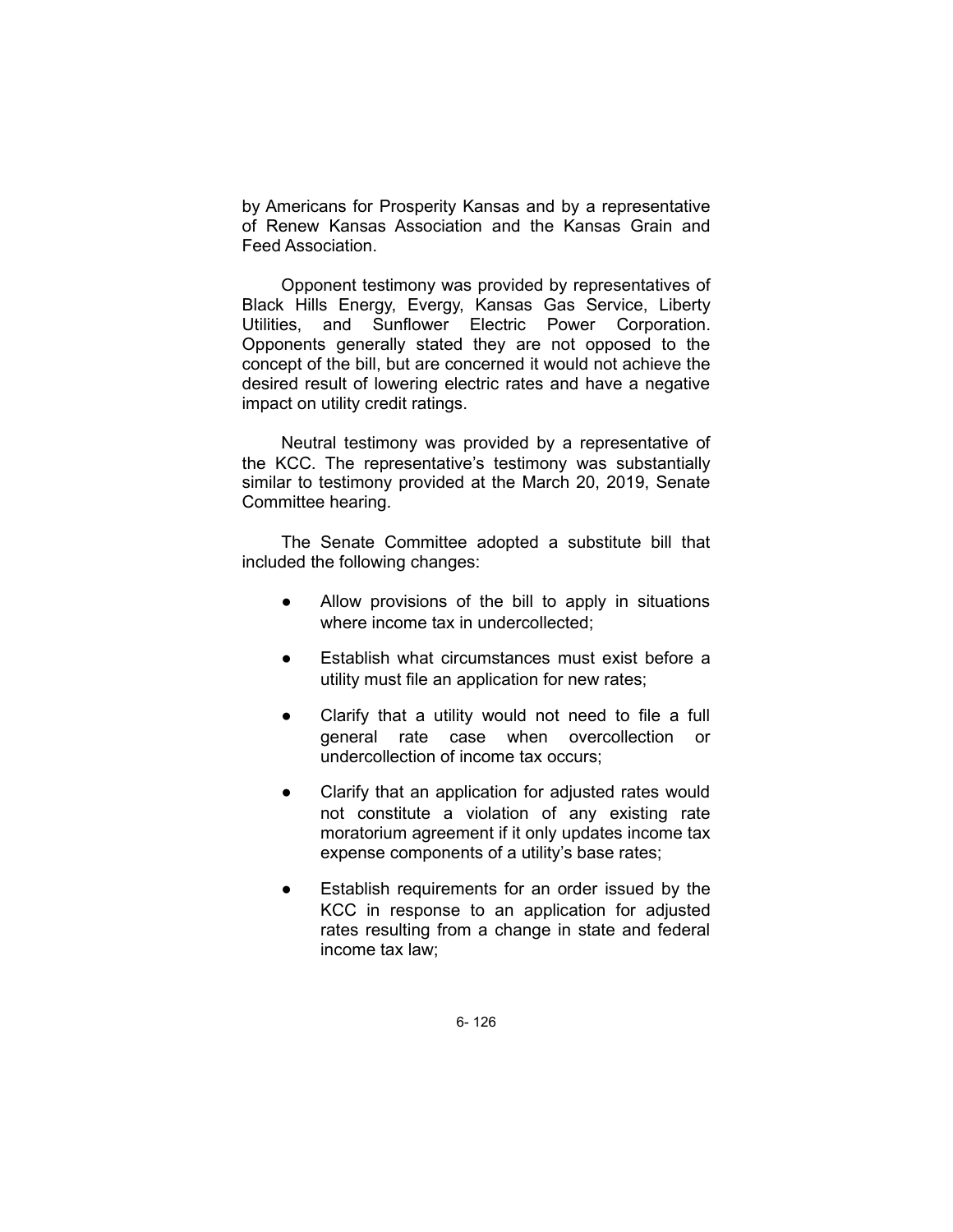- Clarify that provisions related to adjustments for state or federal income tax expenses would not apply to municipal electric or natural gas utilities, or a cooperative; and
- Clarify that provisions related to the income tax exemption would not apply to cooperative utilities or to a utility owned by one or more cooperative, subject to rate regulation by the KCC.

The Senate Committee of the Whole amended the bill

to:

- Increase the amount of time a utility would have to file an application for new retail rates;
- Clarify how the rate of interest on a recorded income tax expense that is implemented over time is calculated;
- Clarify procedure when a utility has a pending rate case before the KCC, or has notified the KCC of such an intent at the time any adjusted income tax rates become effective;
- Clarify language regarding amortization of excess accumulated deferred income tax balances;
- Clarify provisions related to exemption from Kansas income tax;
- Clarify the definition of "overcollection and undercollection of income tax expense"; and
- Make several technical and conforming changes.

According to the fiscal note prepared by the Division of the Budget on the bill as introduced, the KCC indicates enactment of the bill would have no effect on agency expenditures. Additionally, the Department of Revenue was unable to determine the fiscal effect enactment of the bill